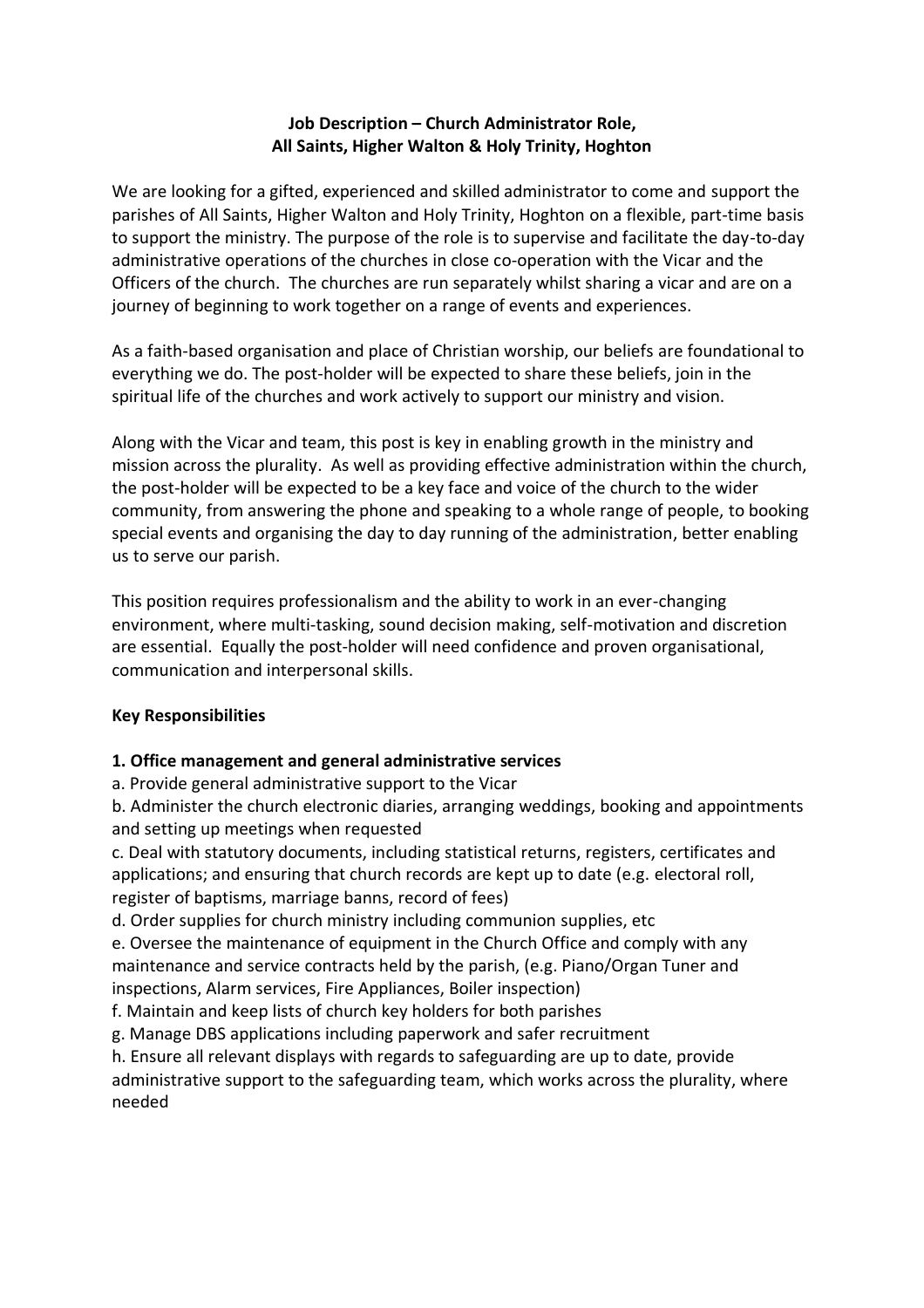# **2. Parish communications**

a. Manage all parish correspondence, including post, e-mail, and answerphone;

b. Assist with the production of parish publications including emails, newsletters and magazines

c. Maintain and update both churches websites and 'A Church Near You' platforms

d. Produce relevant and regular social media posts for both churches on various platforms

e. Co-ordinate occasional parish mailings as and when required including electronic communications and printed items for distribution

f. Oversee promotion of all church events in the community and within church, including producing adverts and fliers as needed

g. Co-ordinate production of the parishes Annual Reports in preparation for the Annual Parish Meetings

h. Liaise with PCC secretaries of both parishes as and when needed regarding agendas, minutes and meetings

i. Act as first point of contact for all enquiries whether in person, or by phone, post, email etc; ensuring they are dealt with politely and professionally and followed up by appropriate action

j. Provide administrative support to the Vicar for all matters relating to baptisms, funerals and weddings including dealing with enquiries, communications, bookings, registers, certificates, materials, payments, etc.

## **3. Administrative Support for Worship**

a. Provide administrative assistance to the Vicar and worship team

b. Ensure the accurate production of orders of service, service sheets and live streaming resources as and when required.

c. Maintain and coordinate rotas for worship including intercessions, readers, lay assistants for communion, sides-persons, welcomers for both churches

d. support the vicar in production of quarterly rotas for leading and preaching in both churches

d. Manage copyright licence applications and requirements

e. Coordinate and advise on arrangements for celebration services e.g. weddings, funerals, baptism (e.g. bells, organist, verger, hall, invoicing, baptism card, candle etc)

## **Person Specification**

| Requirement                    |                                         | <b>Essential or</b> | How assessed                |
|--------------------------------|-----------------------------------------|---------------------|-----------------------------|
|                                |                                         | desirable?          |                             |
| <b>Experience</b>              |                                         |                     |                             |
|                                | Experience of working in a similar role | Desirable           | Via CV and interview        |
|                                | Experience of church ministry/mission   |                     |                             |
|                                |                                         | Essential           | Via reference and interview |
| Knowledge                      |                                         |                     |                             |
|                                | Knowledge of church worship/ministry    | Essential           | Via CV and interview        |
|                                | Knowledge of the Church of England -    |                     |                             |
|                                | worship, ministry and structures        | Desirable           |                             |
| <b>Skills and competencies</b> |                                         |                     |                             |